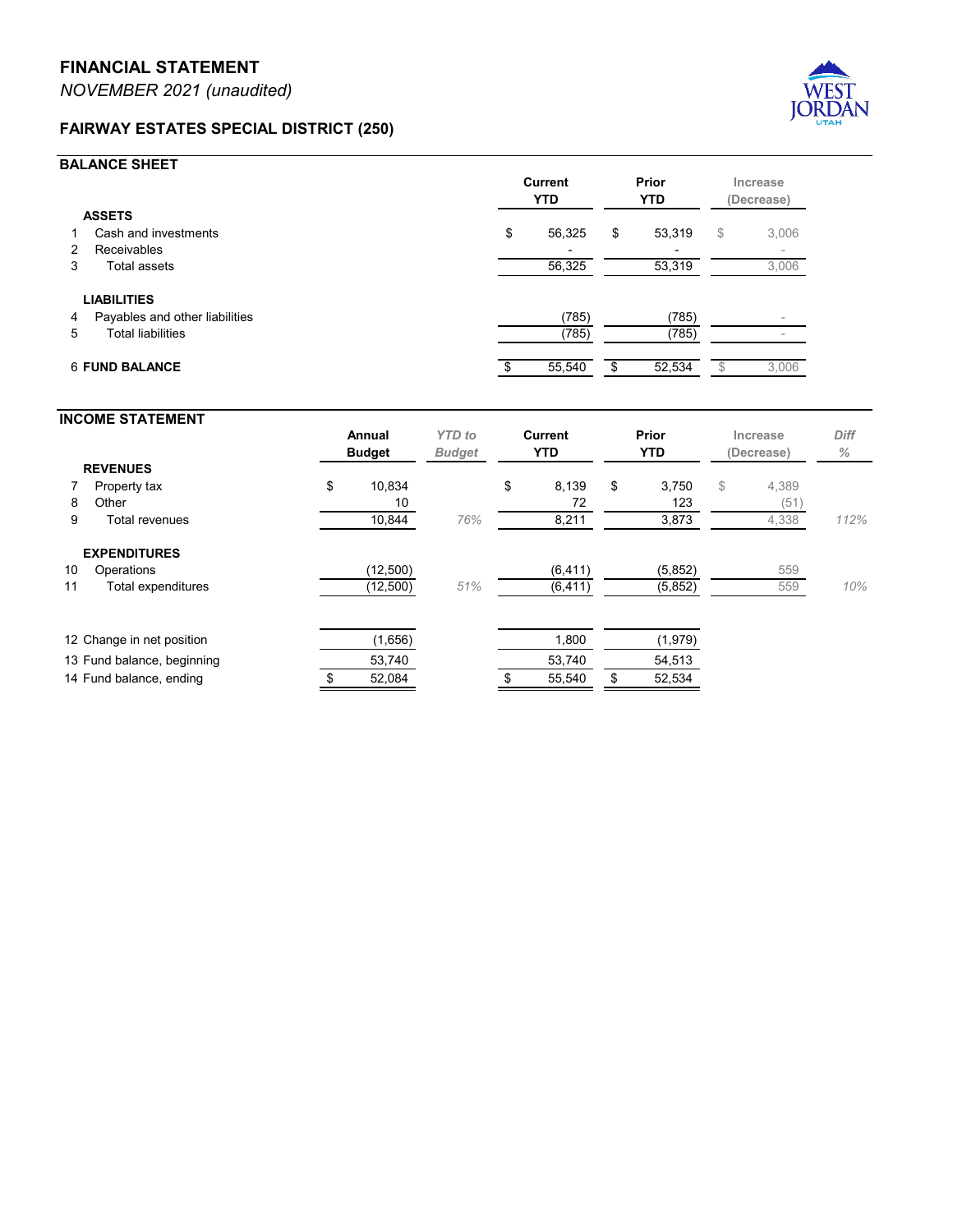## **FAIRWAY ESTATES SPECIAL DISTRICT (250)**



## **BALANCE SHEET**

|                                            | <b>Current</b><br><b>YTD</b> |        | Prior<br><b>YTD</b> |        | Increase<br>(Decrease) |       |
|--------------------------------------------|------------------------------|--------|---------------------|--------|------------------------|-------|
| <b>ASSETS</b><br>Cash and investments<br>1 | \$                           | 56,325 | \$                  | 53,319 | \$                     | 3,006 |
| Receivables<br>2                           |                              |        |                     | -      |                        |       |
| Total assets<br>3                          |                              | 56,325 |                     | 53,319 |                        | 3,006 |
| <b>LIABILITIES</b>                         |                              |        |                     |        |                        |       |
| Payables and other liabilities<br>4        |                              | (785)  |                     | (785)  |                        |       |
| <b>Total liabilities</b><br>5.             |                              | (785)  |                     | (785)  |                        |       |
| <b>6 FUND BALANCE</b>                      |                              | 55,540 |                     | 52,534 |                        | 3,006 |

|    | <b>INCOME STATEMENT</b>    |               |               |                              |          |                     |         |                        |       |                     |
|----|----------------------------|---------------|---------------|------------------------------|----------|---------------------|---------|------------------------|-------|---------------------|
|    |                            | Annual        | <b>YTD</b> to | <b>Current</b><br><b>YTD</b> |          | Prior<br><b>YTD</b> |         | Increase<br>(Decrease) |       | <b>Diff</b><br>$\%$ |
|    |                            | <b>Budget</b> | <b>Budget</b> |                              |          |                     |         |                        |       |                     |
|    | <b>REVENUES</b>            |               |               |                              |          |                     |         |                        |       |                     |
|    | Property tax               | \$<br>10,834  |               | \$                           | 8,139    | \$                  | 3,750   | \$                     | 4,389 |                     |
| 8  | Other                      | 10            |               |                              | 72       |                     | 123     |                        | (51)  |                     |
| 9  | Total revenues             | 10,844        | 76%           |                              | 8,211    |                     | 3,873   |                        | 4,338 | 112%                |
|    | <b>EXPENDITURES</b>        |               |               |                              |          |                     |         |                        |       |                     |
| 10 | Operations                 | (12,500)      |               |                              | (6, 411) |                     | (5,852) |                        | 559   |                     |
| 11 | Total expenditures         | (12, 500)     | 51%           |                              | (6, 411) |                     | (5,852) |                        | 559   | 10%                 |
|    | 12 Change in net position  | (1,656)       |               |                              | 1,800    |                     | (1,979) |                        |       |                     |
|    |                            |               |               |                              |          |                     |         |                        |       |                     |
|    | 13 Fund balance, beginning | 53,740        |               |                              | 53,740   |                     | 54,513  |                        |       |                     |
|    | 14 Fund balance, ending    | 52,084        |               |                              | 55,540   |                     | 52,534  |                        |       |                     |